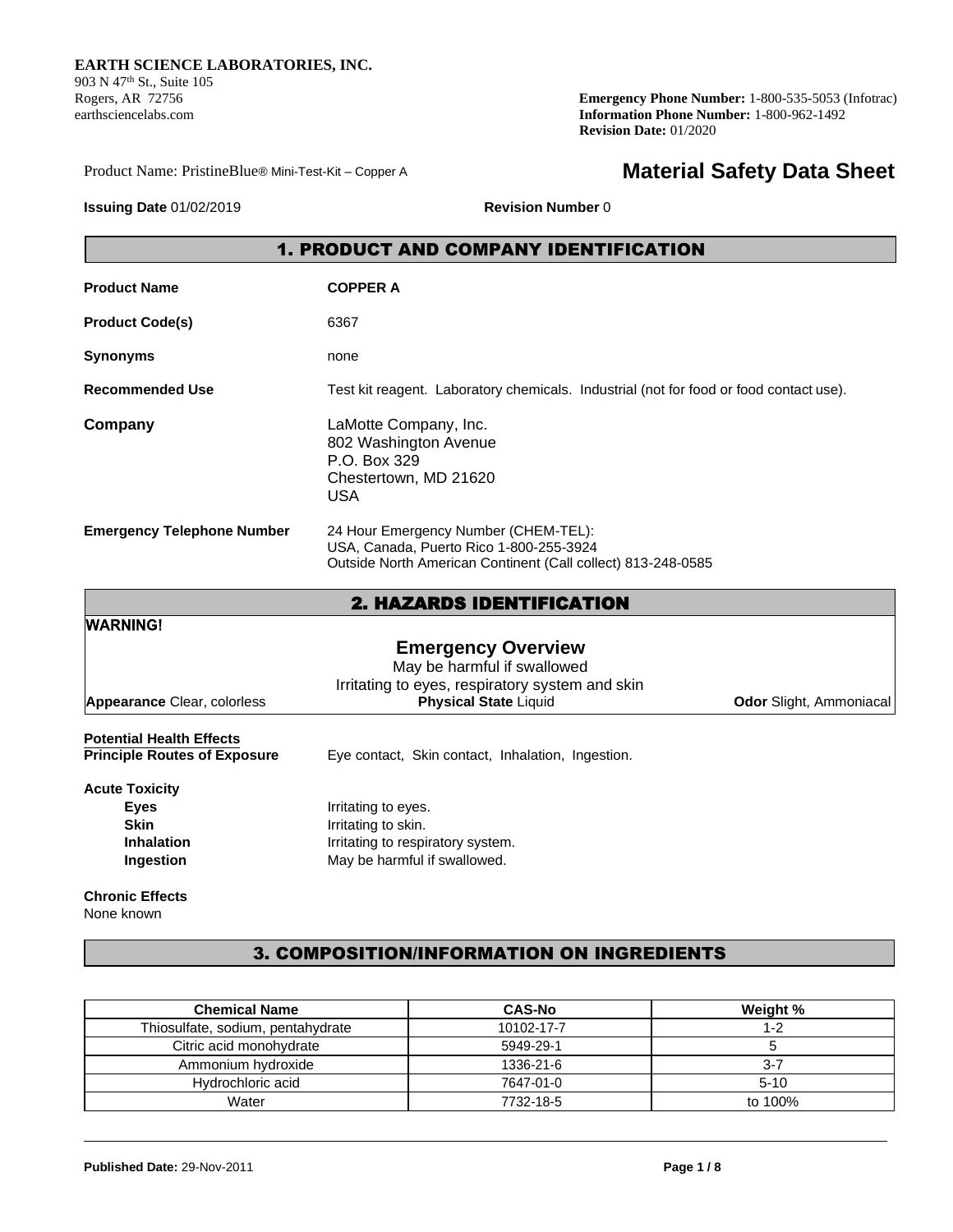Rogers, AR 72756 **Emergency Phone Number:** 1-800-535-5053 (Infotrac) **Information Phone Number:** 1-800-962-1492 **Revision Date:** 01/2020

# 4. FIRST AID MEASURES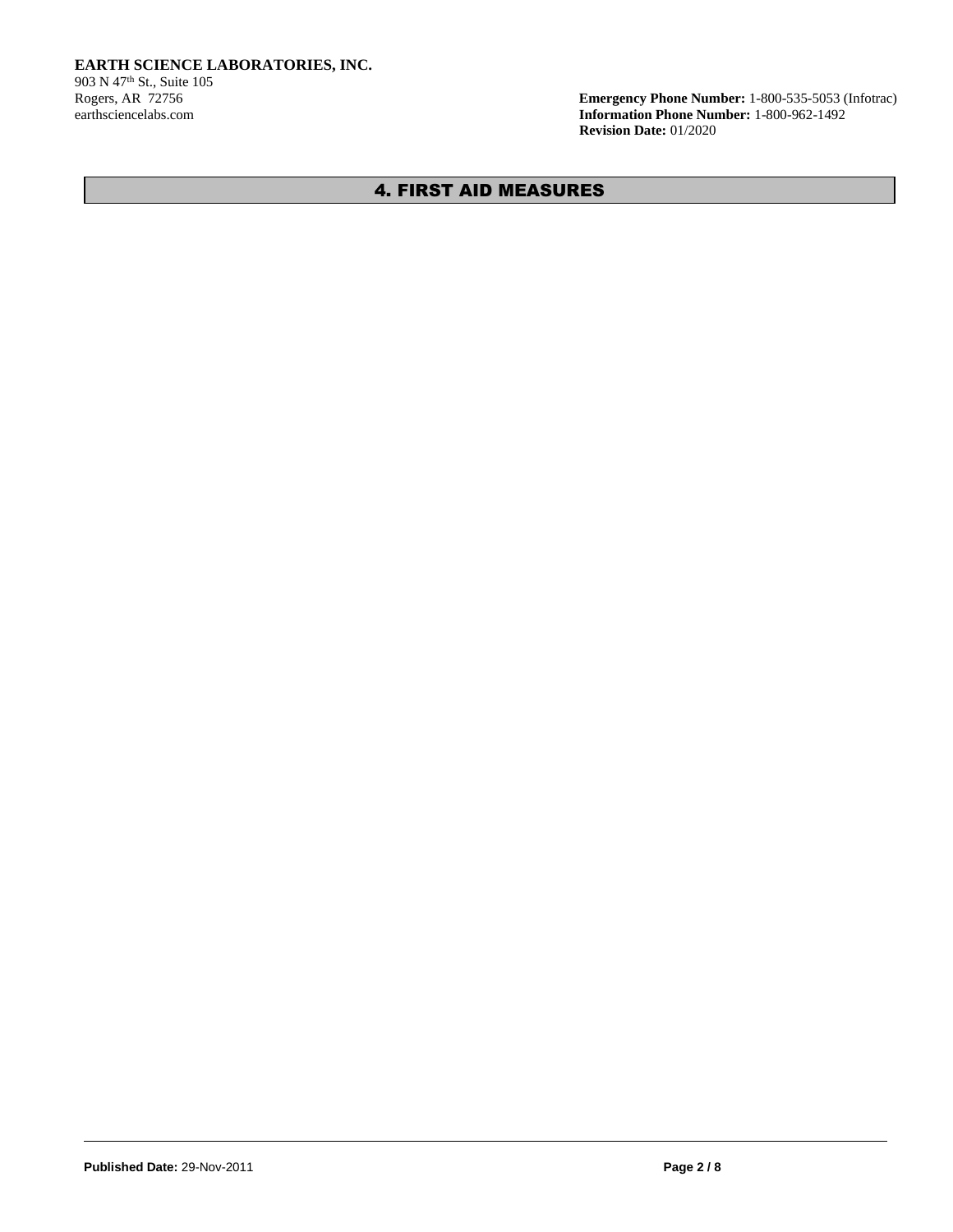| <b>General Advice</b>             | Do not get in eyes, on skin, or on clothing.                                                                                                                                                                                                                                                   |
|-----------------------------------|------------------------------------------------------------------------------------------------------------------------------------------------------------------------------------------------------------------------------------------------------------------------------------------------|
| <b>Eye Contact</b>                | Rinse thoroughly with plenty of water for at least 15 minutes, lifting lower and upper eyelids.<br>Consult a physician.                                                                                                                                                                        |
| <b>Skin Contact</b>               | Wash off immediately with soap and plenty of water for at least 15 minutes while removing<br>all contaminated clothing and shoes. Consult a physician.                                                                                                                                         |
| <b>Inhalation</b>                 | Move to fresh air. Not an expected route of exposure.                                                                                                                                                                                                                                          |
| Ingestion                         | Drink plenty of water. Clean mouth with water. Never give anything by mouth to an<br>unconscious person. Consult a physician.                                                                                                                                                                  |
| <b>Protection of First-aiders</b> | Use personal protective equipment. See Section 8 for more detail. Do not use<br>mouth-to-mouth method if victim ingested or inhaled the substance; induce artificial<br>respiration with the aid of a pocket mask equipped with a one-way valve or other proper<br>respiratory medical device. |

# 5. FIRE-FIGHTING MEASURES

| <b>Flammable Properties</b><br><b>Flash Point</b>            |                        |                       | Not a fire hazard.<br>Not applicable |                                                                        |  |
|--------------------------------------------------------------|------------------------|-----------------------|--------------------------------------|------------------------------------------------------------------------|--|
| <b>Suitable Extinguishing Media</b><br><b>Explosion Data</b> |                        |                       |                                      | Water spray, dry chemical, carbon dioxide (CO <sub>2</sub> ), or foam. |  |
| <b>NFPA</b>                                                  | <b>Health Hazard 2</b> | <b>Flammability 0</b> | Stability 0                          | <b>Physical and Chemical</b><br>Hazards -                              |  |
| <b>HMIS</b>                                                  | <b>Health Hazard 2</b> | <b>Flammability 0</b> | Stability 0                          |                                                                        |  |

| <b>6. ACCIDENTAL RELEASE MEASURES</b> |                                                                                                                                                                                                                                                                                                                          |  |
|---------------------------------------|--------------------------------------------------------------------------------------------------------------------------------------------------------------------------------------------------------------------------------------------------------------------------------------------------------------------------|--|
| <b>Personal Precautions</b>           | Refer to Section 8. Avoid contact with skin, eyes, and clothing.                                                                                                                                                                                                                                                         |  |
| <b>Methods for Containment</b>        | Contain and collect spillage with non-combustible absorbent material, (e.g. sand, earth,<br>diatomaceous earth, vermiculite) and place in container for disposal according to local /<br>national regulations (see Section 13).                                                                                          |  |
| <b>Methods for Cleaning Up</b>        | Use personal protective equipment. Contain and collect spillage with non-combustible<br>absorbent material, (e.g. sand, earth, diatomaceous earth, vermiculite) and place in<br>container for disposal according to local / national regulations (see Section 13). Following<br>product recovery, flush area with water. |  |

## 7. HANDLING AND STORAGE

Handling **Handle in accordance with good industrial hygiene and safety practice. Prevent contact** with skin, eyes, and clothing. Do not ingest. Do not eat, drink, or smoke when using this product.

Storage **Keep containers tightly closed in a dry, cool, and well-ventilated place. Separate from** acids. Do not store in metal containers. Keep out of the reach of children.

### 8. EXPOSURE CONTROLS / PERSONAL PROTECTION

| <b>Chemical Name</b>              | <b>ACGIH TLV</b> | <b>OSHA PEL</b> | NIOSH IDLH |
|-----------------------------------|------------------|-----------------|------------|
| Thiosulfate, sodium, pentahydrate | None Known       | None Known      | None Known |
| 10102-17-7                        |                  |                 |            |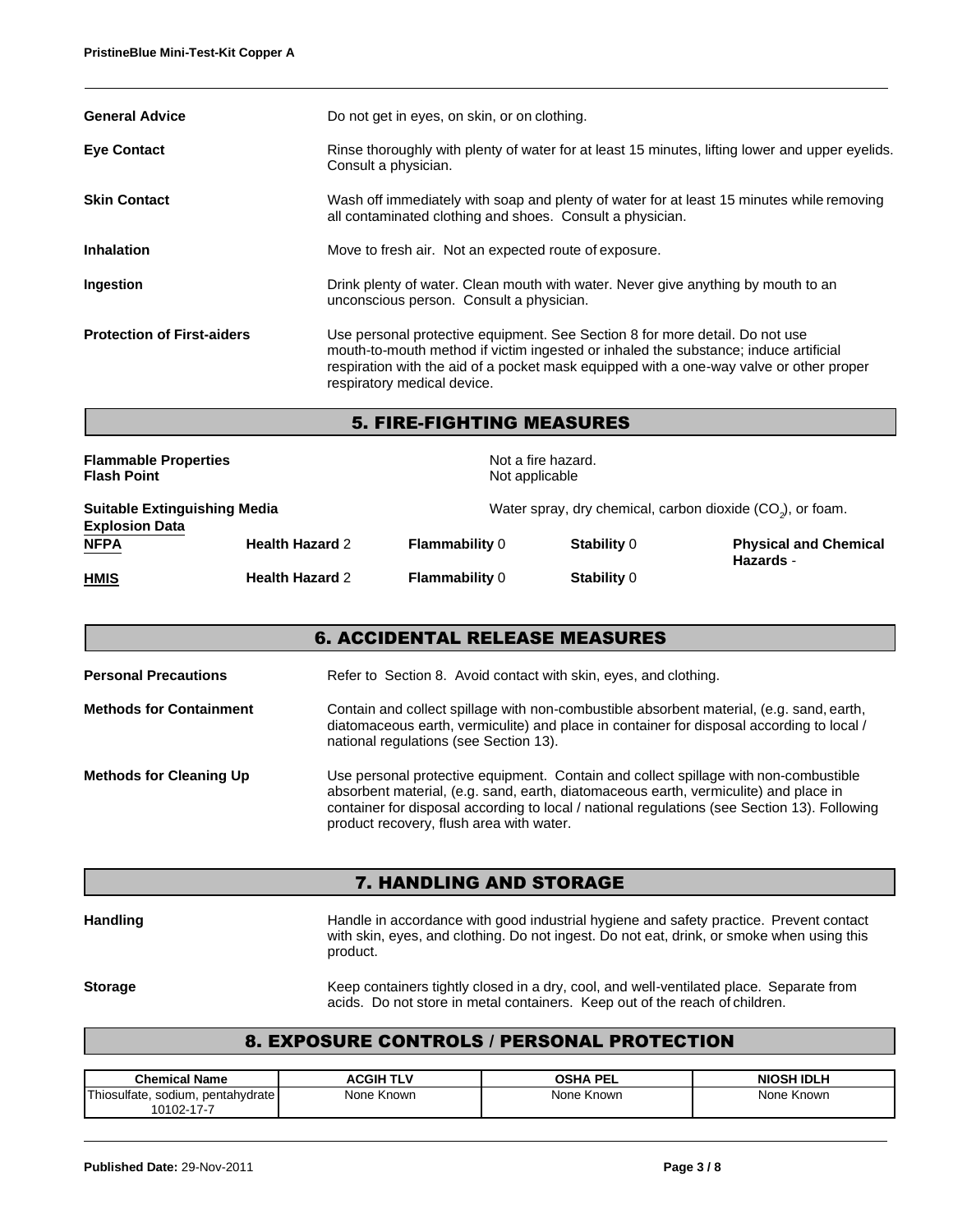| Citric acid monohydrate<br>5949-29-1 | None Known                       | None Known                          | None Known                                                     |
|--------------------------------------|----------------------------------|-------------------------------------|----------------------------------------------------------------|
| Ammonium hydroxide<br>1336-21-6      | [25ppm (NH3)(TWA), 35ppm (STEL)] | 50ppm (NH3)                         | None Known                                                     |
| Hydrochloric acid<br>7647-01-0       | None Known                       | Ceiling 5 ppm (7mg/m <sup>3</sup> ) | IDLH: 50 ppm<br>Ceiling: 7 mg/m <sup>3</sup><br>Ceiling: 5 ppm |
| Water<br>7732-18-5                   | None Known                       | None Known                          | None Known                                                     |

*NIOSH IDLH: Immediately Dangerous to Life or Health*

| <b>Engineering Measures</b>          | Ensure that eyewash stations and safety showers are close to the workstation location.<br>Ensure adequate ventilation, especially in confined areas. |
|--------------------------------------|------------------------------------------------------------------------------------------------------------------------------------------------------|
| <b>Personal Protective Equipment</b> |                                                                                                                                                      |

| <b>Eve/Face Protection</b>      | Safety glasses with side-shields.                                                                               |
|---------------------------------|-----------------------------------------------------------------------------------------------------------------|
| <b>Skin and Body Protection</b> | Gloves & Lab Coat.                                                                                              |
| <b>Respiratory Protection</b>   | Use only with adequate ventilation. In case of insufficient ventilation wear suitable<br>respiratory equipment. |

Hygiene Measures **Handle** in accordance with good industrial hygiene and safety practice.

## 9. PHYSICAL AND CHEMICAL PROPERTIES

**Appearance** Clear, colorless **Odor** Slight, Ammoniacal **Physical State** Liquid **pH** 8.5

**Flash Point** Not applicable **Freezing Point** No information available

**Boiling Point/Range** No data available

| <b>Vapor Pressure</b>                                                      | No data available | <b>Vapor Density</b>                               | No data available |
|----------------------------------------------------------------------------|-------------------|----------------------------------------------------|-------------------|
|                                                                            |                   | <b>10. STABILITY AND REACTIVITY</b>                |                   |
| <b>Stability</b>                                                           |                   | Stable under normal conditions of use and storage. |                   |
| <b>Incompatible Products</b>                                               |                   | Strong acids. Metals. Strong oxidizing agents.     |                   |
| <b>Conditions to Avoid</b>                                                 | Excessive heat.   |                                                    |                   |
| Hazardous Decomposition Products Ammonia. Nitrogen oxides (NOx). Chlorine. |                   |                                                    |                   |
| <b>Hazardous Polymerization</b>                                            |                   | Hazardous polymerization does not occur.           |                   |

# 11. TOXICOLOGICAL INFORMATION

#### **Acute Toxicity**

| <b>Chemical Name</b>              | LD50 Oral        | <b>LD50 Dermal</b>  | <b>LC50 Inhalation</b> |
|-----------------------------------|------------------|---------------------|------------------------|
| Thiosulfate, sodium, pentahydrate | 5000 mg/kg (Rat) | None Known          | None Known             |
| Citric acid monohydrate           | 3000 mg/kg (Rat) | None Known          | None Known             |
| Ammonium hydroxide                | 350 mg/kg (Rat)  | None Known          | None Known             |
| Hydrochloric acid                 | 700 mg/kg (Rat)  | 5010 mg/kg (Rabbit) | 3124 ppm (Rat) 1 h     |
| Water                             | 90 mL/kg (Rat)   | None Known          | None Known             |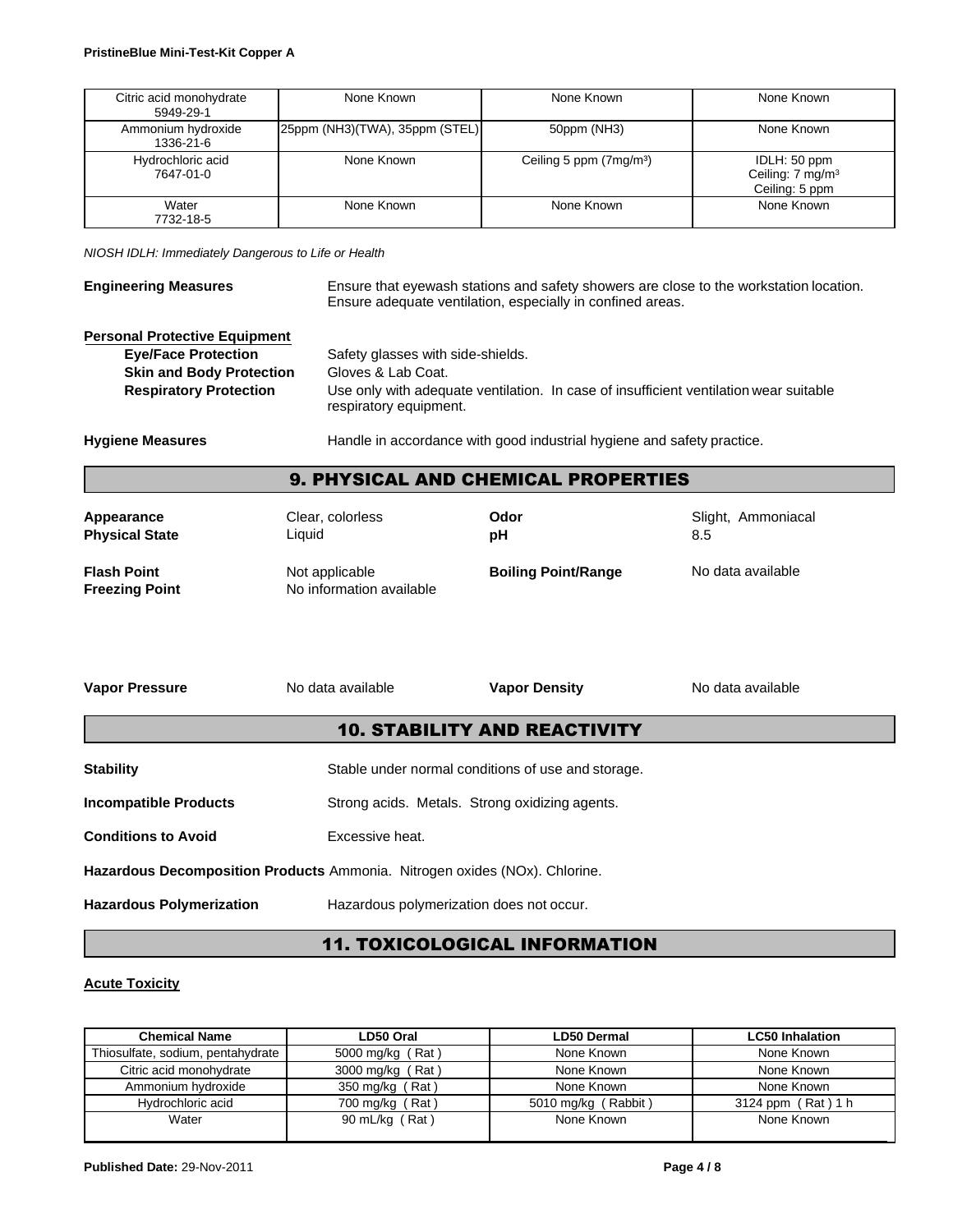### **Chronic Toxicity**

#### **Chronic Toxicity** None known.

| <b>Chemical Name</b>                 | <b>ACGIH</b> | <b>IARC</b> | <b>NTP</b> | <b>OSHA</b> |
|--------------------------------------|--------------|-------------|------------|-------------|
| Thiosulfate, sodium,<br>pentahydrate | None Known   | None Known  | None Known | None Known  |
| Citric acid monohydrate              | None Known   | None Known  | None Known | None Known  |
| Ammonium hydroxide                   | None Known   | None Known  | None Known | None Known  |
| Hydrochloric acid                    | None Known   | None Known  | None Known | None Known  |
| Water                                | None Known   | None Known  | None Known | None Known  |

**Endocrine Disruptor Information** This product does not contain any known or suspected endocrine disruptors.

| <b>Chemical Name</b>              | <b>EU - Endocrine Disrupters</b><br><b>Candidate List</b> | <b>EU - Endocrine Disruptors -</b><br><b>Evaluated Substances</b> | Japan - Endocrine Disruptor<br>Information |
|-----------------------------------|-----------------------------------------------------------|-------------------------------------------------------------------|--------------------------------------------|
| Thiosulfate, sodium, pentahydrate | None Known                                                | None Known                                                        | None Known                                 |
| Citric acid monohydrate           | None Known                                                | None Known                                                        | None Known                                 |
| Ammonium hydroxide                | None Known                                                | None Known                                                        | None Known                                 |
| Hydrochloric acid                 | None Known                                                | None Known                                                        | None Known                                 |
| Water                             | None Known                                                | None Known                                                        | None Known                                 |

# 12. ECOLOGICAL INFORMATION

### **Ecotoxicity**

| <b>Chemical Name</b>                 | <b>Toxicity to Algae</b> | <b>Toxicity to Fish</b>                                                              | <b>Microtox</b> | Daphnia Magna (Water<br>Flea) |
|--------------------------------------|--------------------------|--------------------------------------------------------------------------------------|-----------------|-------------------------------|
| Thiosulfate, sodium,<br>pentahydrate | None Known               | LC50= 24000 mg/L<br>Gambusia affinis 96 h                                            | None Known      | None Known                    |
| Citric acid monohydrate              | None Known               | LC50= 1516 mg/L Lepomis<br>macrochirus 96 h<br>LC50= 440 mg/L Leuciscus<br>idus 96 h | None Known      | None Known                    |
| Ammonium hydroxide                   | None Known               | LC50= 8.2 mg/L Pimephales<br>promelas 96 h                                           | None Known      | $EC50 = 0.66$ mg/L 48 h       |
| Hydrochloric acid                    | None Known               | LC50= 282 mg/L Gambusia<br>affinis 96 h                                              | None Known      | None Known                    |
| Water                                | None Known               | None Known                                                                           | None Known      | None Known                    |

**Persistence and Degradability** Based on components, product is expected to be readily biodegradable.

| <b>Chemical Name</b>              | Log Pow    |
|-----------------------------------|------------|
| Thiosulfate, sodium, pentahydrate | None Known |
| Citric acid monohydrate           | None Known |
| Ammonium hydroxide                | None Known |
| Hydrochloric acid                 | None Known |
| Water                             | None Known |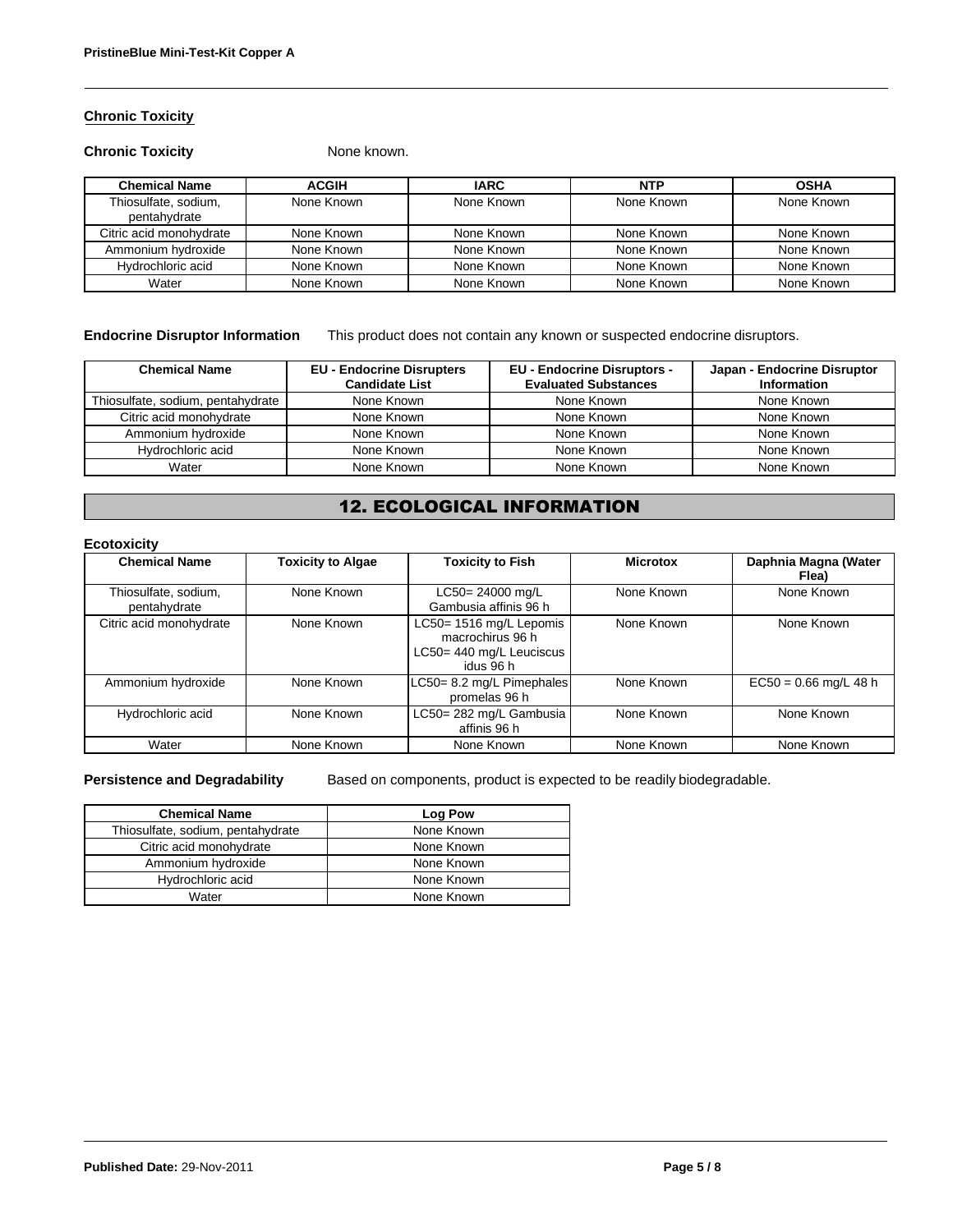## 13. DISPOSAL CONSIDERATIONS

Waste Disposal Method Dispose of in accordance with local regulations. Dispose according to federal, state, and local regulations. If permitted, neutralize reagent with acid, add to large volume of water to dilute, rinse to drain with excess water.

| <b>Chemical Name</b>                              | <b>RCRA - Halogenated</b><br><b>Organic Compounds</b> | <b>RCRA - P Series Wastes</b> | <b>RCRA - F Series Wastes</b> | <b>RCRA - K Series Wastes</b> |
|---------------------------------------------------|-------------------------------------------------------|-------------------------------|-------------------------------|-------------------------------|
| Thiosulfate, sodium,<br>pentahydrate - 10102-17-7 | None Known                                            | None Known                    | None Known                    | None Known                    |
| Citric acid monohydrate -<br>5949-29-1            | None Known                                            | None Known                    | None Known                    | None Known                    |
| Ammonium hydroxide -<br>1336-21-6                 | None Known                                            | None Known                    | None Known                    | None Known                    |
| Hydrochloric acid -<br>7647-01-0                  | None Known                                            | None Known                    | None Known                    | None Known                    |
| Water - 7732-18-5                                 | None Known                                            | None Known                    | None Known                    | None Known                    |

## 14. TRANSPORT INFORMATION

**DOT** Not regulated

**IATA** Not regulated

**IMDG/IMO** Not regulated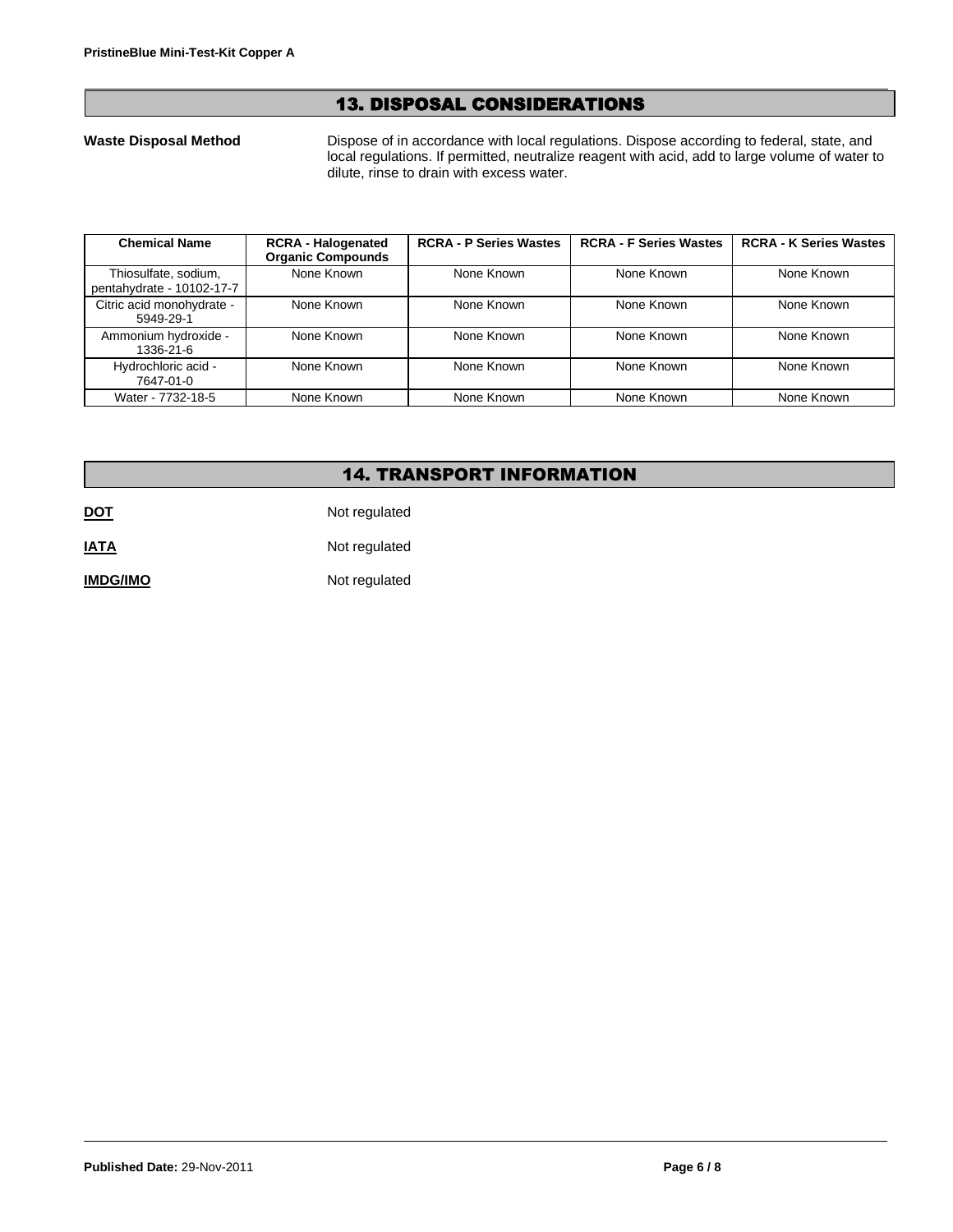# 15. REGULATORY INFORMATION

## **International Inventories**

| Component                                                       | <b>TSCA</b> | <b>DSL</b> | <b>EINECS/ELIN</b><br><b>CS</b> | <b>ENCS</b> | <b>IECSC</b> | <b>KECL</b> | <b>PICCS</b> | <b>AICS</b> |
|-----------------------------------------------------------------|-------------|------------|---------------------------------|-------------|--------------|-------------|--------------|-------------|
| Thiosulfate, sodium,<br>pentahydrate<br>$10102 - 17 - 7(1 - 2)$ | <b>TSCA</b> | x          | EINECS/ELIN<br>CS               | 1-503       | x            | <b>KECL</b> | x            | X           |
| Citric acid<br>monohydrate<br>$5949-29-1(5)$                    | <b>TSCA</b> | X          | EINECS/ELIN<br>CS               | <b>ENCS</b> | x            | <b>KECL</b> | X            | X           |
| Ammonium hydroxide<br>$1336 - 21 - 6(3 - 7)$                    | Present     | x          | x                               | $1 - 314$   | x            | KE-01688    | X            | х           |
| Hydrochloric acid<br>7647-01-0 (5-10)                           |             | X          | x                               | X           | X            | KE-20189    | X            | X           |
| Water<br>7732-18-5 (to 100%)                                    | Present     | x          |                                 | <b>ENCS</b> | x            | KE-35400    | x            | x           |

## **U.S. Federal Regulations**

### **SARA 313**

Section 313 of Title III of the Superfund Amendments and Reauthorization Act of 1986 (SARA). This product contains a chemical or chemicals which are subject to the reporting requirements of the Act and Title 40 of the Code of Federal Regulations, Part 372

| <b>Chemical Name</b>              | <b>CAS-No</b> | Weight % | SARA 313 - Threshold<br>Values % |
|-----------------------------------|---------------|----------|----------------------------------|
| Thiosulfate, sodium, pentahydrate | 10102-17-7    | 1-2      | None Known                       |
| Citric acid monohydrate           | 5949-29-1     |          | None Known                       |
| Ammonium hydroxide                | 1336-21-6     | $3 - 7$  |                                  |
| Hydrochloric acid                 | 7647-01-0     | $5 - 10$ |                                  |
| Water                             | 7732-18-5     | to 100%  | None Known                       |

#### **SARA 311/312 Hazard Categories**

| <b>Acute Health Hazard</b>               | Yes |
|------------------------------------------|-----|
| <b>Chronic Health Hazard</b>             | N٥  |
| <b>Fire Hazard</b>                       | N٥  |
| <b>Sudden Release of Pressure Hazard</b> | N٥  |
| <b>Reactive Hazard</b>                   | N٥  |

#### **Clean Water Act**

| <b>Component</b>                                            | <b>CWA - Reportable</b><br>Quantities |            | <b>CWA - Toxic Pollutants CWA - Priority Pollutants</b> | <b>CWA - Hazardous</b><br><b>Substances</b> |
|-------------------------------------------------------------|---------------------------------------|------------|---------------------------------------------------------|---------------------------------------------|
| Thiosulfate, sodium, pentahydrate<br>$10102 - 17 - 7$ (1-2) | None Known                            | None Known | None Known                                              | None Known                                  |
| Citric acid monohydrate<br>$5949-29-1(5)$                   | None Known                            | None Known | None Known                                              | None Known                                  |
| Ammonium hydroxide<br>$1336 - 21 - 6$ (3-7)                 | 1000 lb                               | None Known | None Known                                              |                                             |
| Hydrochloric acid<br>7647-01-0 (5-10)                       | 5000 lb                               | None Known | None Known                                              | Χ                                           |
| Water<br>7732-18-5 ( to 100% )                              | None Known                            | None Known | None Known                                              | None Known                                  |

## **Clean Air Act, Section 112 Hazardous Air Pollutants (HAPs) (see 40 CFR 61)**

| <b>Chemical Name</b><br><b>CAS-No</b><br><b>Class</b><br>Weight %<br><b>HAPS</b><br><b>VOC</b><br><b>Class</b><br><b>Chemicals</b><br>Ozone<br>∘2 Ozone<br>data<br><b>Depletors</b><br>Depletors |
|--------------------------------------------------------------------------------------------------------------------------------------------------------------------------------------------------|
|--------------------------------------------------------------------------------------------------------------------------------------------------------------------------------------------------|

.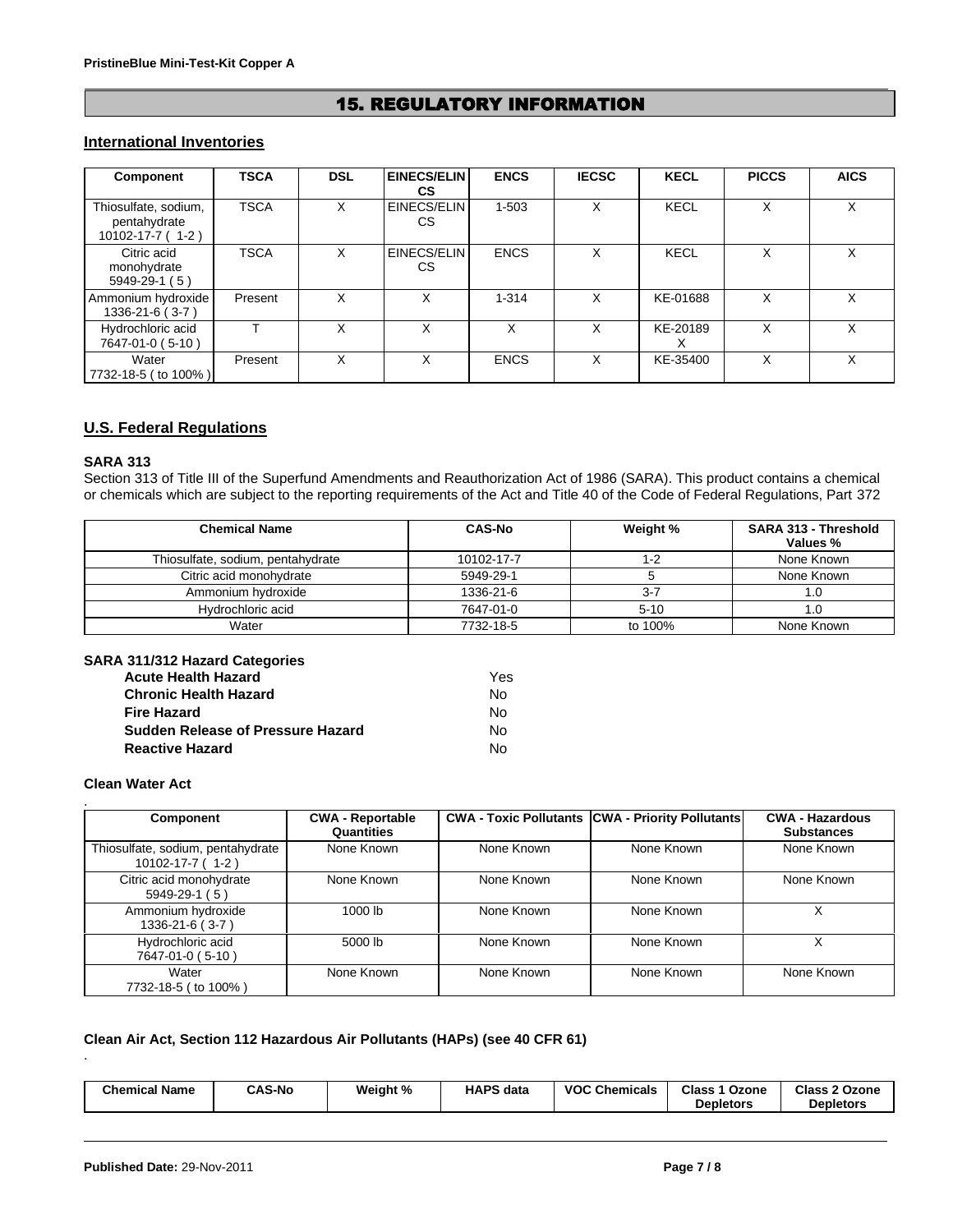#### **PristineBlue Mini-Test-Kit Copper A**

| Thiosulfate, sodium,<br>pentahydrate | 10102-17-7 | 1-2      | None Known | None Known | None Known | None Known |
|--------------------------------------|------------|----------|------------|------------|------------|------------|
| Citric acid<br>monohydrate           | 5949-29-1  |          | None Known | None Known | None Known | None Known |
| Ammonium hydroxide                   | 1336-21-6  | $3 - 7$  | None Known | None Known | None Known | None Known |
| Hydrochloric acid                    | 7647-01-0  | $5 - 10$ | Present    | None Known | None Known | None Known |
| Water                                | 7732-18-5  | to 100%  | None Known | None Known | None Known | None Known |

## **CERCLA**

| <b>Chemical Name</b>              | <b>Hazardous Substances RQs</b> | <b>Extremely Hazardous Substances RQs</b> |
|-----------------------------------|---------------------------------|-------------------------------------------|
| Thiosulfate, sodium, pentahydrate | None Known                      | None Known                                |
| Citric acid monohydrate           | None Known                      | None Known                                |
| Ammonium hydroxide                | $1000$ lb                       | None Known                                |
| Hydrochloric acid                 | 5000 lb                         | 5000 lb                                   |
| Water                             | None Known                      | None Known                                |

#### **U.S. State Regulations**

#### **California Proposition 65**

This product does not contain any Proposition 65 chemicals

| <b>Chemical Name</b>              | <b>CAS-No</b> | <b>California Prop. 65</b> |
|-----------------------------------|---------------|----------------------------|
| Thiosulfate, sodium, pentahydrate | 10102-17-7    | None Known                 |
| Citric acid monohydrate           | 5949-29-1     | None Known                 |
| Ammonium hydroxide                | 1336-21-6     | None Known                 |
| Hydrochloric acid                 | 7647-01-0     | None Known                 |
| Water                             | 7732-18-5     | None Known                 |

# **U.S. State Right-to-Know Regulations**

| <b>Chemical Name</b>                 | <b>Massachusetts</b> | <b>New Jersey</b> | Pennsylvania | <b>Illinois</b> | <b>Rhode Island</b> |
|--------------------------------------|----------------------|-------------------|--------------|-----------------|---------------------|
| Thiosulfate, sodium,<br>pentahydrate | None Known           |                   | None Known   | None Known      | None Known          |
| Citric acid monohvdrate              | None Known           | None Known        | None Known   | None Known      | None Known          |
| Ammonium hydroxide                   |                      |                   |              | None Known      | None Known          |
| Hydrochloric acid                    |                      |                   |              |                 |                     |
| Water                                | None Known           | None Known        | None Known   | None Known      | None Known          |

#### **International Regulations**

#### **Mexico - Grade**

| <b>Chemical Name</b>              | <b>Carcinogen Status</b> | <b>Exposure Limits</b> |
|-----------------------------------|--------------------------|------------------------|
| Thiosulfate, sodium, pentahydrate | None Known               | None Known             |
| Citric acid monohydrate           | None Known               | None Known             |
| Ammonium hydroxide                | None Known               | None Known             |
| Hydrochloric acid                 | None Known               | None Known             |
| Water                             | None Known               | None Known             |

## **Canada**

**This product has been classified in accordance with the hazard criteria of the Controlled Products Regulations (CPR) and the MSDS contains all the information required by the CPR.**

| $ -$   | <b>WHMIS</b> |
|--------|--------------|
| nm     | ' Class      |
| …none∙ | nazaru       |
|        |              |